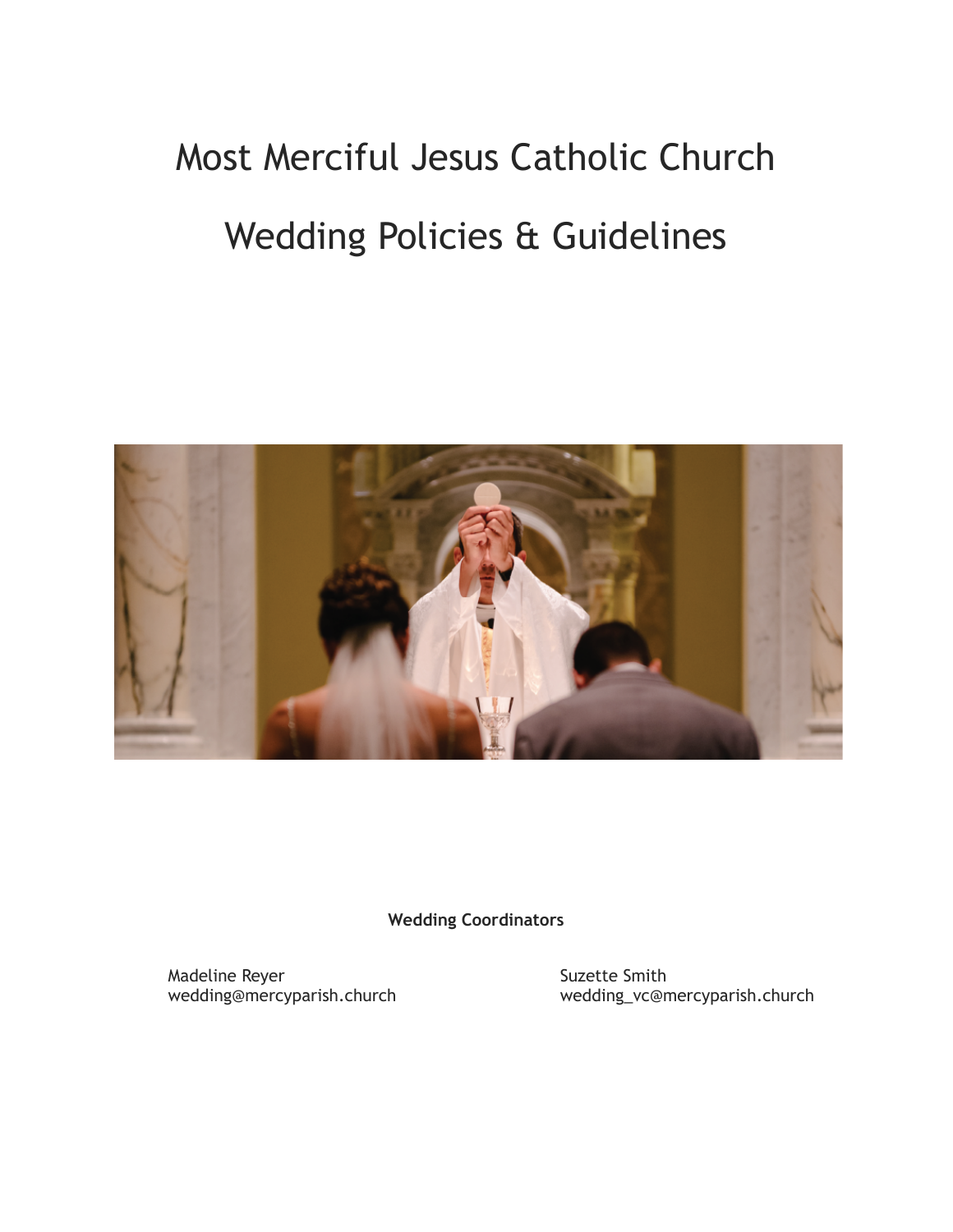#### *SACRAMENT OF MATRIMONY*

*Sacred Scripture begins with the creation and union of man and woman and ends with "the wedding feast of the Lamb" (Rev 19:7, 9). Scripture often refers to marriage, its origin and purpose, the meaning God gave to it, and its renewal in the covenant made by Jesus with his Church. Man and woman were created for each other.*

*By their marriage, the couple witnesses Christ's spousal love for the Church. One of the Nuptial Blessings in the liturgical celebration of marriage refers to this in saying, "Father, you have made the union of man and wife so holy a mystery that it symbolizes the marriage of Christ and his Church."*

*The Sacrament of Marriage is a covenant, which is more than a contract. A covenant always expresses a relationship between persons. The marriage covenant refers to the relationship between the husband and wife, a permanent union of persons capable of knowing and loving each other and God. The celebration of marriage is also a liturgical act, appropriately held in a public liturgy at church. Catholics are urged to celebrate their marriage within the Eucharistic Liturgy.*

*~ from the United States Catholic Catechism for Adult*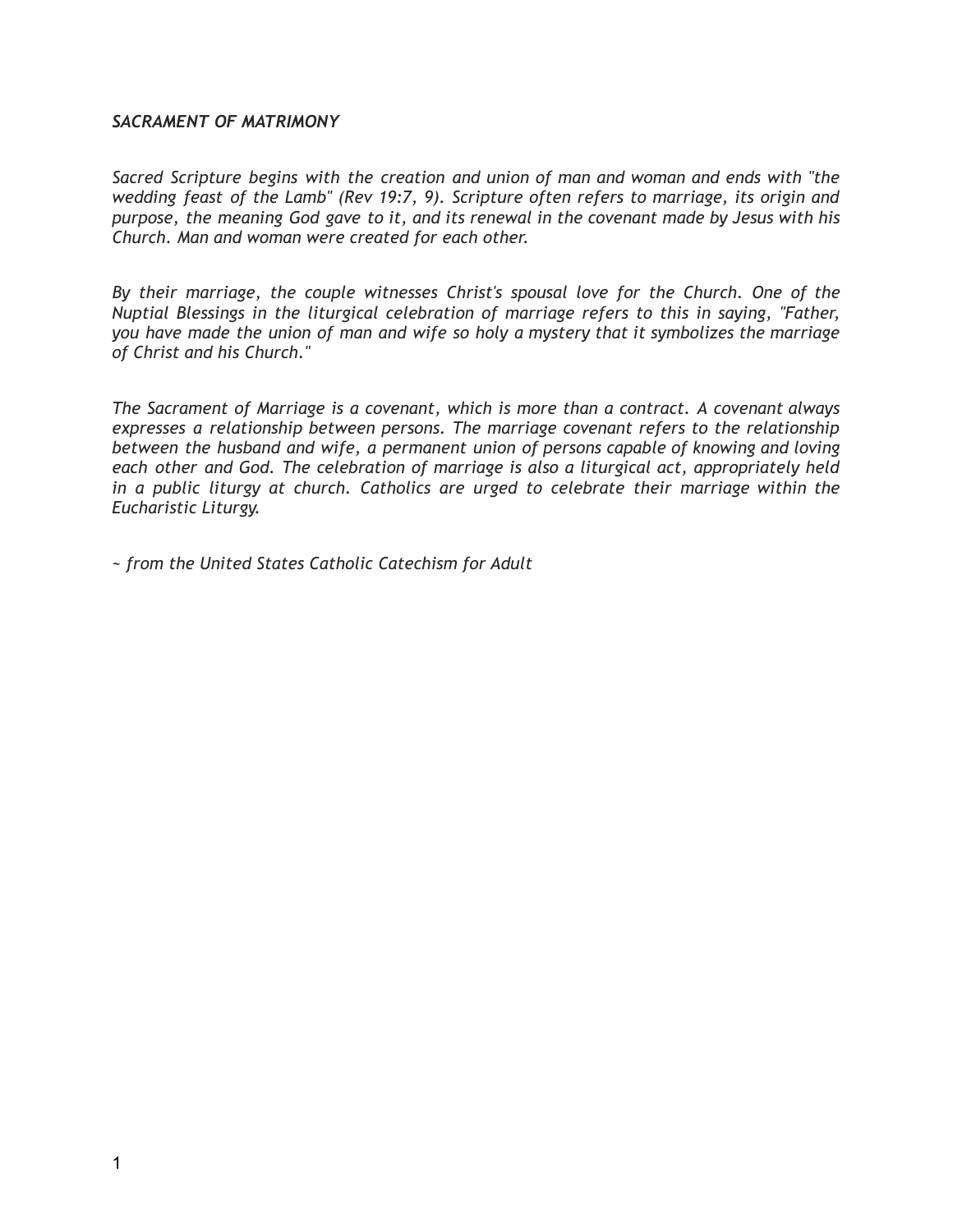# **THE RITE OF MARRIAGE**

The Catholic Rite of Marriage takes place within the Sacred Liturgy. By its nature, Sacred Liturgy is a celebration of the universal church. The wedding liturgy reflects this aspect when a groom and bride profess their solemn vows to each other before God and His people assembled.

The Rite of Marriage may be celebrated during Mass or outside of Mass (Liturgy of the Word with no Holy Communion).

\* Rite of Marriage during Mass is the norm when both the bride and the groom are practicing Catholics.

\* Rite of Marriage outside of Mass (Liturgy of the Word with no Holy Communion) is the norm when a Catholic marries a baptized Christian of another faith or when a Catholic marries a non-baptized person

For a Rite of Marriage outside of Mass, practicing Catholics and/or practicing baptized Christians of another faith may read the first and second readings or a person of the Jewish faith may read the Old Testament reading.

To prepare for the Rite of Marriage outside a Mass, a book will be given which outlines options for the prayers and scripture readings. With the Rite of Marriage during Mass, couples are asked to choose two (2) practicing Catholics to present the gifts of bread and wine for consecration.

Since weddings are acts of worship and prayer, in the Diocese of Birmingham, weddings must take place in a parish church and are not allowed in private homes, gardens, or reception halls without the permission of the Bishop.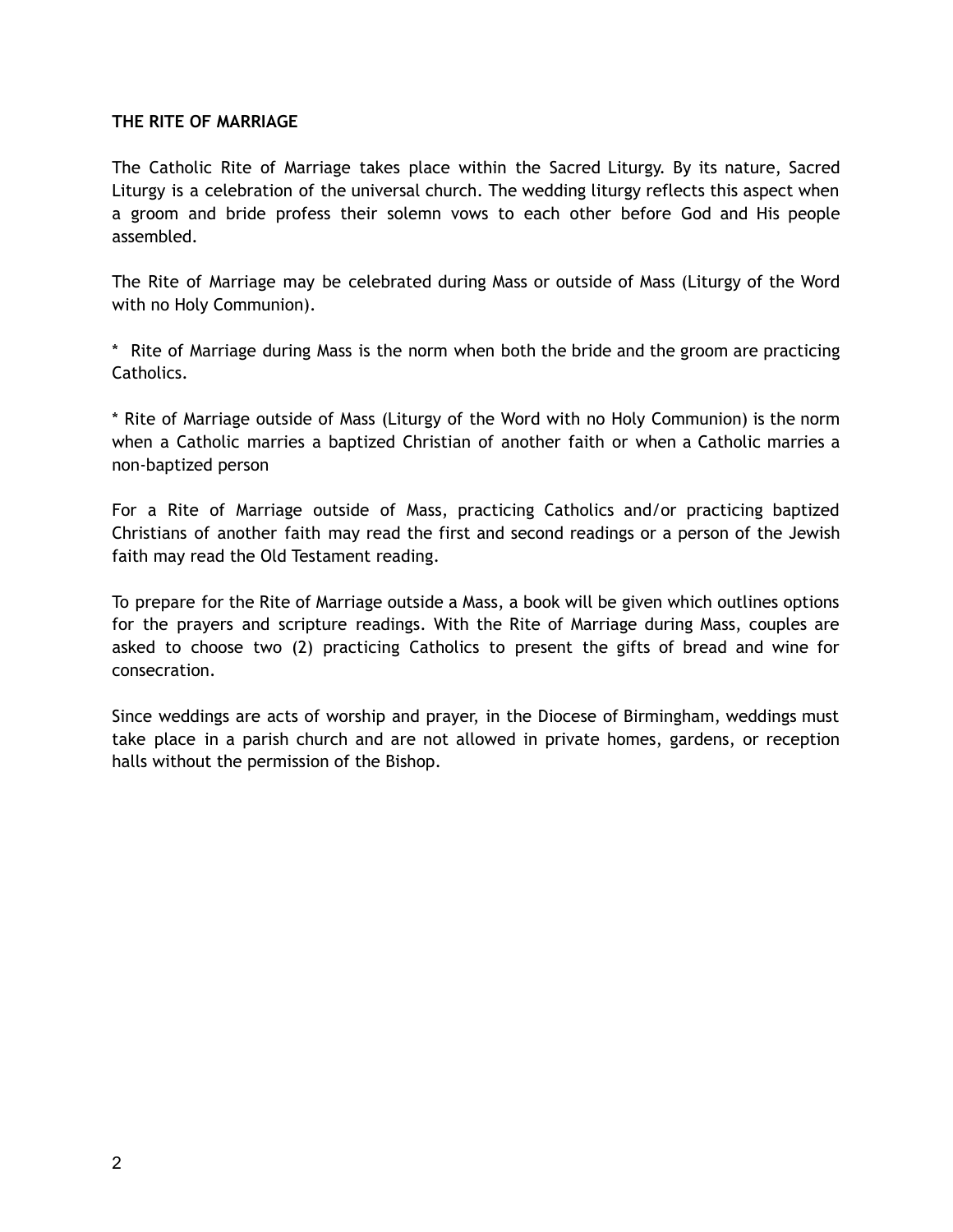# **WEDDINGS**

As you prepare for this holy matrimony, there are a few things to keep in mind:

- You are preparing for a lifetime commitment. The Church asks you to prepare for this major commitment by attending a preparation process that will address the theology of marriage; communication skills; etc.
- Your marriage preparation and wedding day are a holy time of prayer. Relax and pray as you attend to the preparations.
- We encourage you to attend Mass every Sunday and all holy days of obligation.
- We encourage you to take advantage of the Sacrament of Penance before your wedding day. This will help prepare you for your wedding day and all the days of your married life.

# **SCHEDULING WEDDINGS & REHEARSALS**

The engaged couple should schedule the Priest/Deacon for the wedding at least 6 months prior to the wedding date.

The Priest/Deacon officiating the wedding should be notified well in advance of the presence of any clergy planning to be part of the wedding ceremony.

Saturdays are the traditional days to celebrate weddings and they are scheduled with the Priest/Deacon. The church building will be open 1 hour before the start of your wedding and 1 hour after your wedding. This is the time available for setup, decorating, picture taking, and clean-up. If additional time is needed before the wedding, this must be scheduled with the Wedding Coordinators at Mercy Parish.

Weekdays: Special weekday dates are permitted only if the parish schedule allows and if approved by the Priest.

Sundays: There are no weddings on Sundays or Holy Days of Obligation.

Weddings during Advent and Lent are discouraged.

#### **Rehearsals**

The Rehearsal should be a joyful and prayerful occasion for the engaged couple and their wedding party. Since it takes place in the sacred space of Mercy Parish, the emphasis is given to prayer and worship. Therefore, we ask all members of the wedding party and the guests to maintain reverence at all times.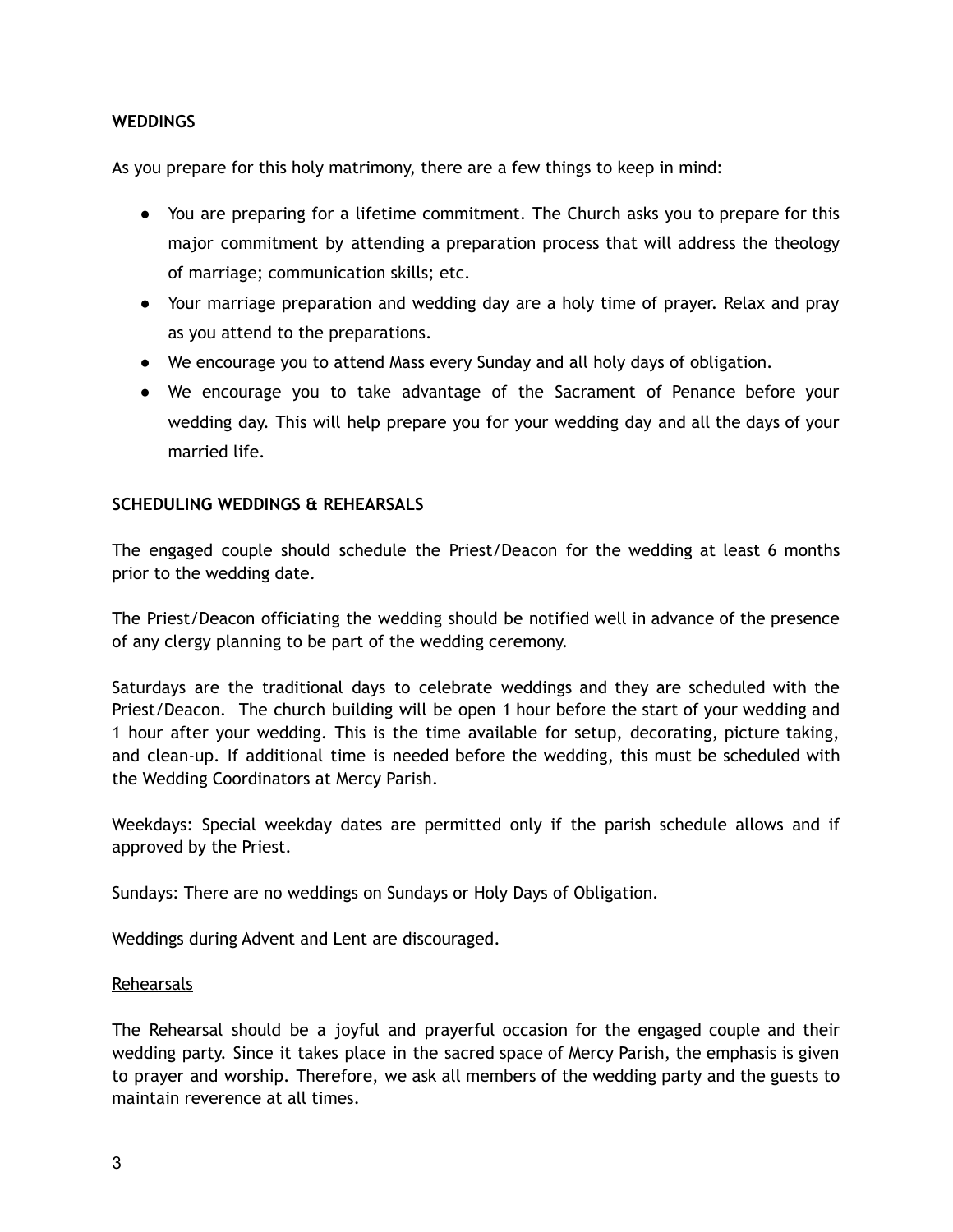Rehearsals are generally in the evening before the wedding or as scheduled with the Priest/Deacon. Rehearsals are conducted by the Priest/Deacon and should not be any longer than 1 hour. Rehearsals will begin on time.

We ask that you adhere to the proper attire by all members of the wedding party at the rehearsal. This means no shorts, short hemmed skirts/dresses, low cut tops, halter tops, tank tops or mid-drifts, baseball caps, torn, baggy, or otherwise worn jeans, flip-flops, or any clothing that bears offensive language or imagery.

# **POLICIES AND GUIDELINES FOR WEDDINGS AT MERCY PARISH**

# Fees at Mercy Parish

The services of the Priest/Deacon are free, but it is customary to offer a stipend. Couples should consider not only the time devoted to the rehearsal and wedding but also the effort put into the marriage preparation process. Donations and stipends should be placed in clearly marked envelopes and given to the intended recipient.

Fees at Mercy Parish are: Wedding Coordinators (2): \$50/each Pianist: \$150 Cantor: \$100

# **Starting on Time**

Weddings need to begin on time and the Priest/Deacon strongly encourages this. The wedding coordinators will line up the wedding party 10 minutes before the start of the wedding in the gathering area. Brides are encouraged to share this important information with the wedding party, florists, photographers, and videographers. We realize, last minute details are unavoidable but with planning and coordinating there won't be time delays. For example, brides are to instruct her helpers beforehand to make sure all corsages and boutonnieres are pinned on plenty of time before the wedding and all others are ready. We realize this is a busy and possibly a stressful time, but it's very important and respectful to the Priest/Deacon to remain on schedule.

# Communication

The Wedding Coordinators at Mercy Parish are available to help in any way possible but they will not take direction from florists, photographers, videographers, etc. Communication will be between the bride and groom only. In some cases, the mother of the bride or groom but only with approval from the bride and groom.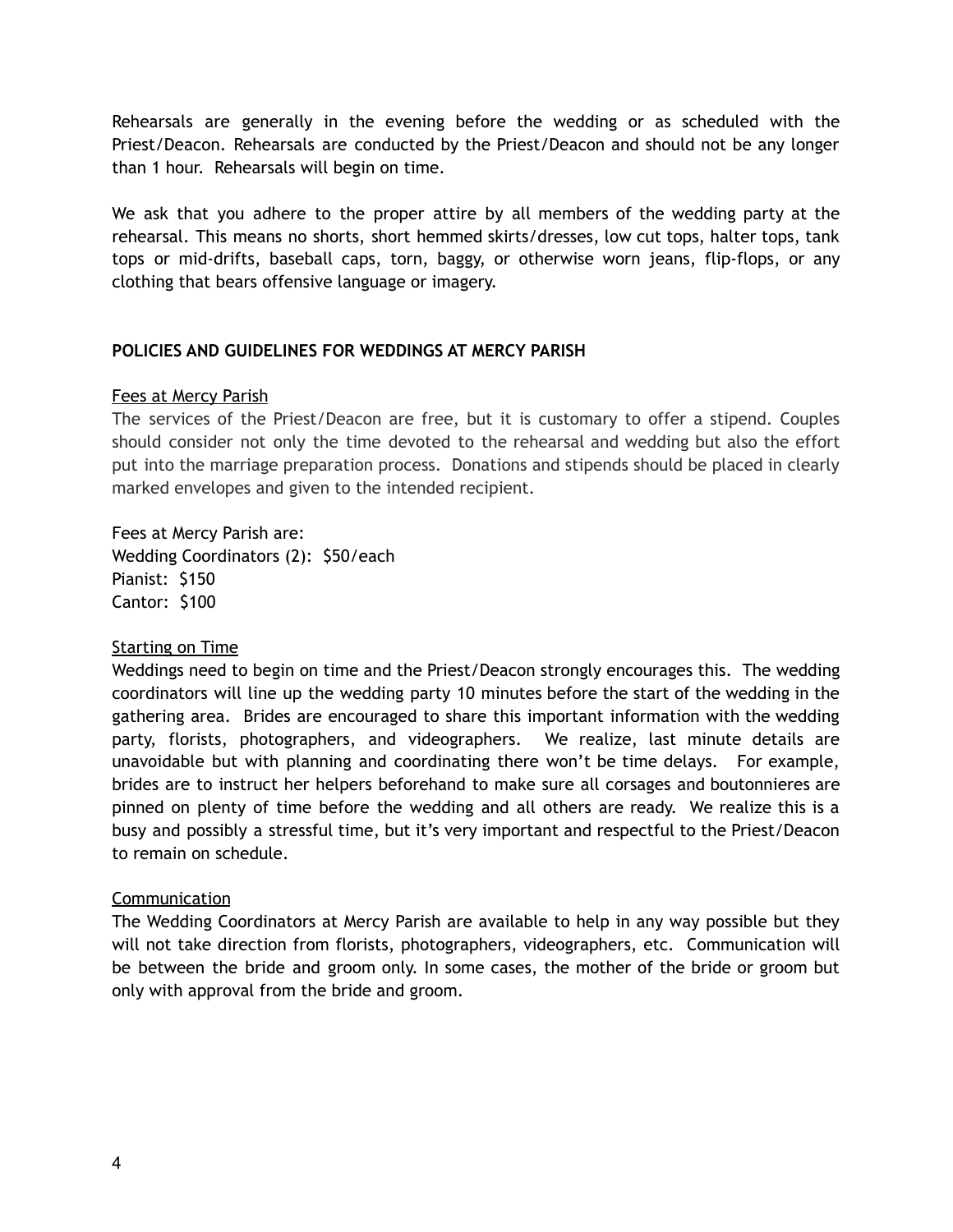# Furniture

Moving or rearranging of the furniture is not allowed. The Wedding Coordinators will coordinate this if needed. A small table will be available in the gathering area of the parish. The bride and groom may use this table for setting out wedding programs, a guest book, pictures, etc. before the wedding.

#### Programs

Before printing any handouts for the wedding ceremony, please check with the Priest/Deacon for the correct order of the liturgical service.

#### Flowers

The use of flowers and other symbols is intended to add to the festivity of the wedding liturgy. Flowers are permitted as part of the wedding environment, as long as they do not distract from the focus of the wedding (the exchange of consent) and do not cause danger of falling, and/or damage to the building or furnishings. Church furnishings and liturgical decorations may not be changed or moved. The following policies are in place to ensure the appropriate placement and use of flowers, candles, and other symbols.

Your choice of florist may be used but they must adhere to Mercy Parish guidelines. **Tip:** Kroger's flower shop has magnets instead of straight pins to use for corsages and boutonnieres.

Flowers may be used in the sanctuary where appropriate. Flower arrangements placed directly in front of the altar may not be higher than the altar since the altar is the main focal point of any liturgy. Flowers may be placed near the tabernacle but must never cover the tabernacle.

Flowers/greenery and/or bows may be placed on the first chair on either side of the aisle. Be mindful of tape or staples so they can be remained easily after the ceremony without damaging the chairs. Please have someone in your wedding party remove these from the chairs after the wedding. We do not have a cleaning crew.

Flowers for the Blessed Virgin Mary may be presented after the wedding liturgy before the recessional by BOTH Bride and Groom.

The flower girl may toss flower petals during the procession. However, we do not have a cleaning crew so we ask that the bride have someone to pick up the petals after the wedding.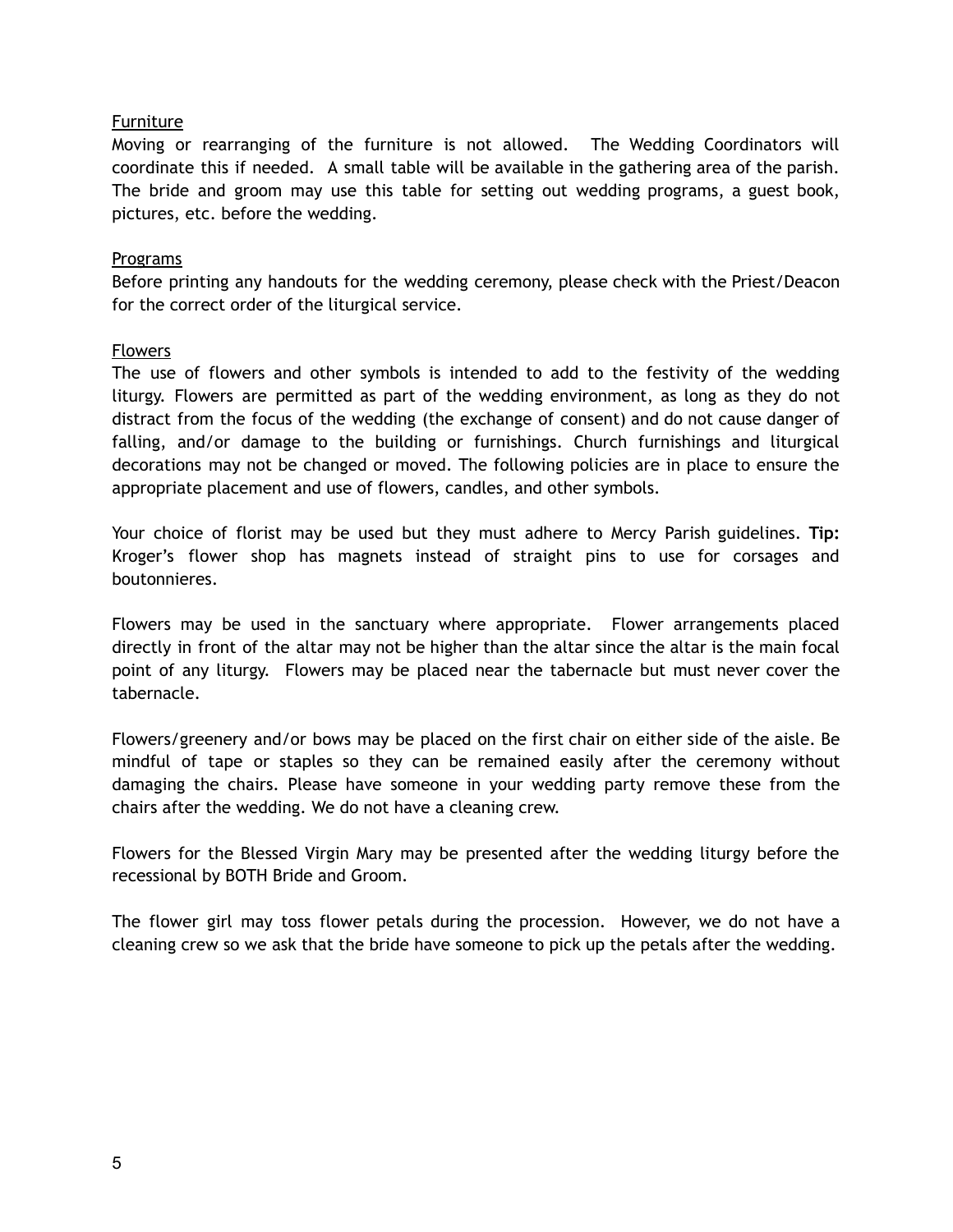# Unity Candle

The focus of your marriage ceremony is your consent and the exchange of vows and rings.

Unity candles are not a part of a Catholic ceremony; however, this symbol may be used. The Priest strongly encourages that this not be the main focus of the liturgy. There will be a small table near the altar for the placement of the unity candle.

# Lectors

Suggested readings are reviewed with the couple at a pre-marriage meeting with the Priest. Couples are responsible for providing friends and or family members to be lectors for their ceremony.

#### Lasso Rosary & Arrias

One tradition is the wedding lasso rosary, popular in Mexican, Filipino, and Spanish communities. During the religious ceremony, a large rosary is placed around the bride and groom as a symbol of unity. The "lassoing" act is a symbol of unifying the couple together in marriage for their entire lives. This custom is similar to the lighting of a unity candle used in many Catholic weddings. The couple is to share the responsibility of marriage and raising a family. The figure-eight also represents the mathematical symbol for infinity--no beginning and no end. The use of a rosary in this ritual is also significant; using a rosary reflects that the bride and groom are forever bound together in unity by God.

Couples may observe this tradition of the lasso with the arras (coins) and the bible/rosary. Only the unity candle or lasso may be used; not both, unless approved by the Priest/Deacon. The use of these symbols occurs after the exchange of rings. With the lasso tradition, those who present the arras, bible/rosary, and lasso are seated in the assembly before the wedding and will be called up when it is time to present the symbols; they do not process in with the liturgical procession.

# Bride & Groom Rooms

The bride and her attendants may use the Nursery/Bride room. The bride's room will have a full-length mirror and hooks for hanging dresses. The groom and his attendants may use the youth room at the opposite end of the hall. We ask that these rooms be clear of all trash and personal belongings after the ceremony. We are not responsible for lost or stolen items. Please leave valuables at home. Alcoholic beverages are not allowed in any of these rooms.

# Wedding Reception

A wedding reception cannot be held at Mercy Parish building due to the limitation of space.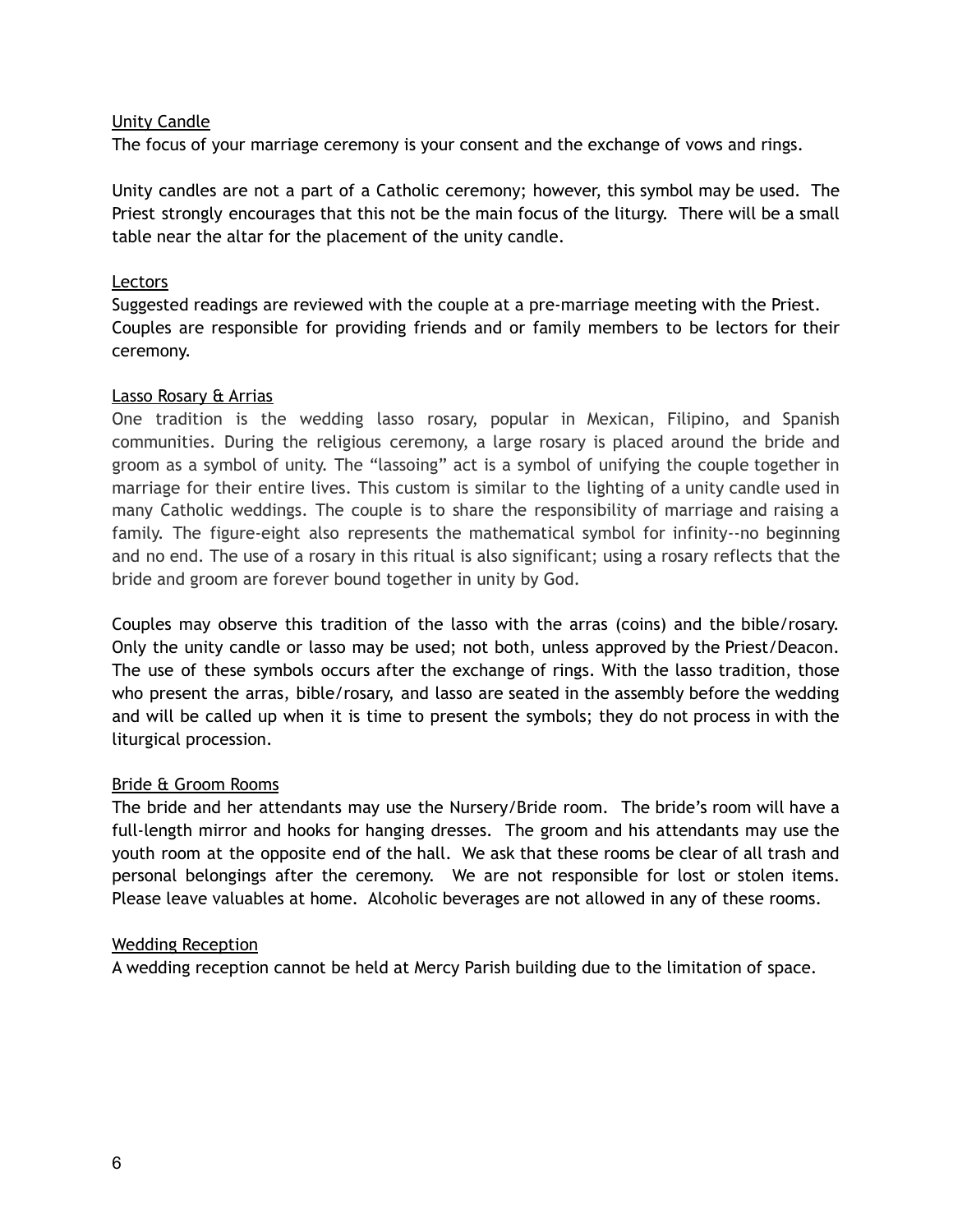## **WEDDING MUSIC**

An important element of any liturgy is the music. Singing is always an integral part of the Church's worship. Music is prayer. St. Augustine said that "singing is praying twice!" Therefore, couples preparing for music need to pay special attention to the music chosen for their wedding liturgy. Remember that weddings in the Catholic Church are liturgies first and foremost, and the goal of the liturgy is to give worship to God. Music must be appropriate for Catholic liturgies; secular music or even popular Christian praise and worship music is not liturgical, and therefore not permitted. Music is discussed with the Priest at one of the pre-marriage meetings. The couple chooses the musician and discusses the music with the couple.

The piano is available and arrangements must be made with the Priest/Deacon or Wedding Coordinator.

Couples preparing for marriage must consult with the Music Director at least 6 months before the wedding date. Outside musicians may not be used without prior approval from the Priest. This ensures that proper equipment and audio needs are addressed before the wedding day.

There is a set fee for the pianist of \$150 and \$100 for a cantor. Contact Ingrid Gillespie, Music Director at 256-682-1445 or joeandingrid@gmail.com for all musical directions for weddings.

# **PHOTOGRAPHY & VIDEO RECORDING**

Since the church is a sacred place of prayer and worship, appropriate professional and reverent behavior is expected at all times on church premises. The main principle for a photographer or videographer is to be as inconspicuous and discreet as possible. Couples must provide their photographer and/or videographer.

Couples must be sure the following policies are acknowledged and will be followed:

\* All photos should be respectful of the sacredness of the church.

\* The photographer and videographer must check in with the Priest/Deacon or Wedding Coordinators before the wedding liturgy begins.

\* Pictures and videos may be taken in the church before the ceremony. The church building will be open 1 hour before the ceremony and remain open 1 hour after the ceremony.

\* The photographer and/or videographer is allowed only in designated areas. They are never allowed in the inner sanctuary, near the tabernacle, or in front of the assembly. They are encouraged to remain behind the main assembly of people. The videographer is encouraged to remain stationary throughout the ceremony.